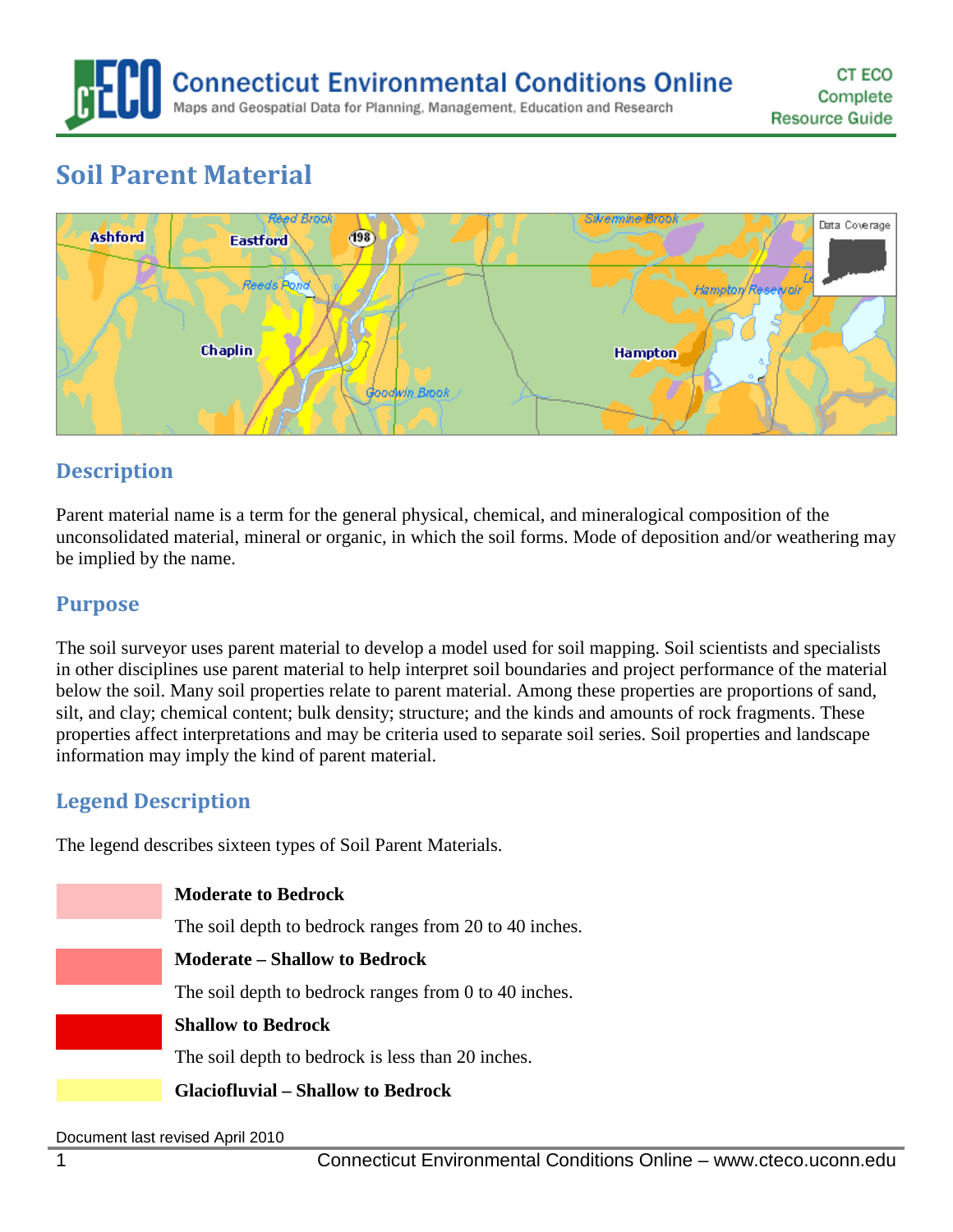Glaciofluvial material has been transported by moving water from melting ice. The material is usually rounded, well sorted sands and gravels. It has very high air and water movement throughout, but very low available water making it very droughty. These materials are important for ground water and aquifer recharge. The soil depth is less than 20 inches.

#### **Glaciofluvial**

Glaciofluvial material has been transported by moving water from melting ice. The material is usually rounded, well sorted sands and gravels. It has very high air and water movement throughout, but very low available water making it very droughty. These materials are important for ground water and aquifer recharge.

#### **Melt-out Till**

Melt-out till is material deposited, as the ice beneath the glacier slowly melts away. It is less consolidated and friable than lodgement till.

#### **Melt-out Till – Moderate to Bedrock**

Melt-out till is material deposited as the ice beneath the glacier slowly melts away. It is less consolidated and friable than lodgement till. The soil depth to bedrock ranges from 20 to 40 inches.

#### **Melt-out Till – Shallow to Bedrock**

Melt-out till is material deposited, as the ice beneath the glacier slowly melts away. It is less consolidated and friable than lodgement till. The soil depth to bedrock is less than 20 inches.

#### **Deep Organic – Inland**

Organics are materials deposited from decaying vegetation and microorganisms. These materials have a very high water holding capacity and buffering capability. The depth of the organic materials is greater than 51 inches.

#### **Shallow Organic – Inland**

Organics are materials deposited from decaying vegetation and microorganisms. These materials have a very high water holding capacity and buffering capability. The depth of the organic materials is 16 to 51 inches.

#### **Deep Organic – Tidal**

Organics are materials deposited from decaying vegetation and microorganisms.. Organic materials found along coastal and tidal areas are often saline and support distinctively separate habitats from the non-saline organic materials commonly found inland. The depth of the organic materials greater than 51 inches.

#### **Shallow Organic – Tidal**

Organics are materials deposited from decaying vegetation and microorganisms. Organic materials found along coastal and tidal areas are often saline and support distinctively separate habitats from the non-saline organic materials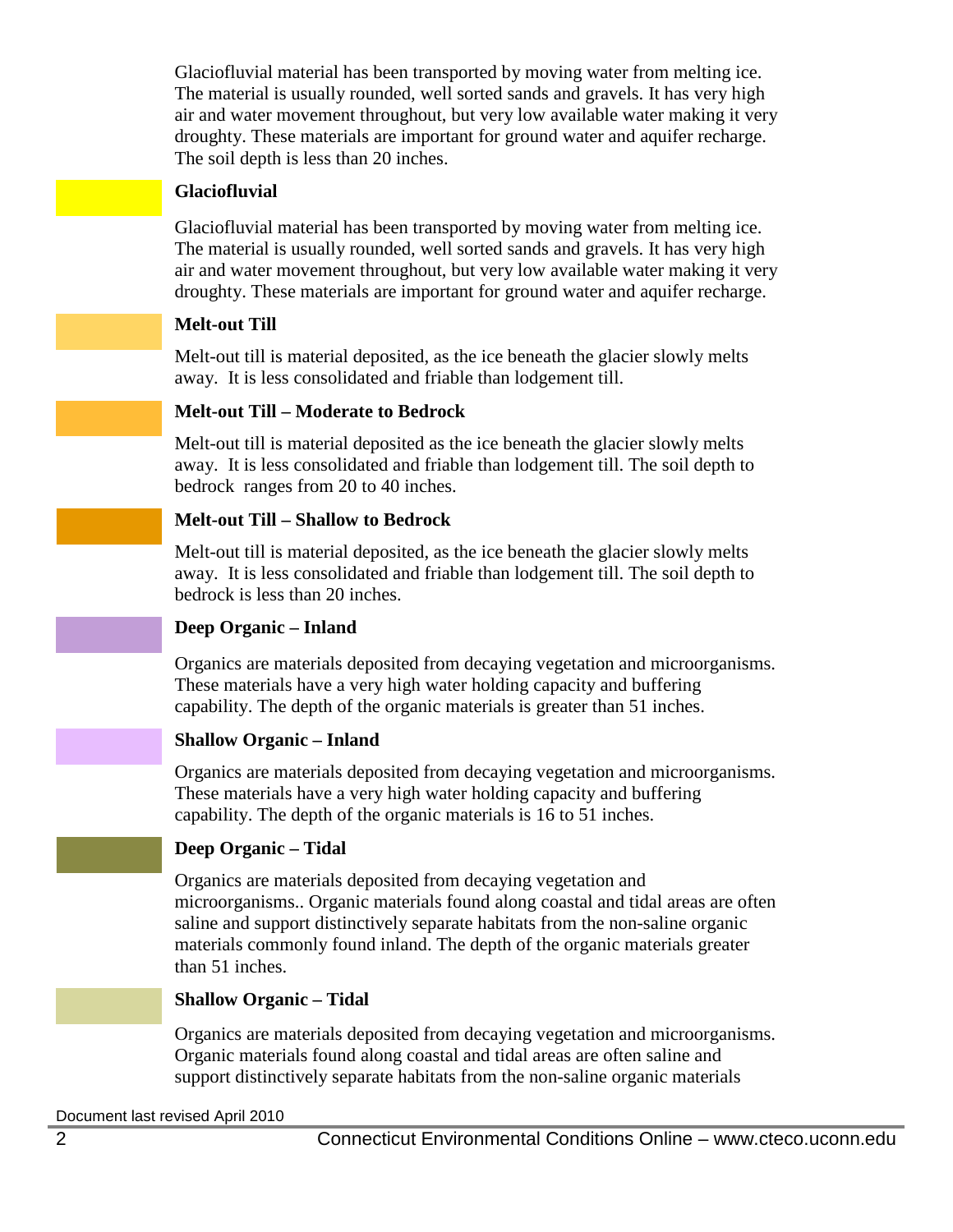commonly found inland. The depth of the organic materials is 16 to 51 inches.

#### **Alluvial/Floodplain**

Alluvial or floodplain deposits are transported by streams overflowing their banks.

#### **Glaciolacustrine**

Glaciolacustrine material is deposited during placid waters in large lake systems, such as Glacial Lake Hitchcock which formed in the Connecticut River Valley. These materials have layer upon layer of well sorted very fine sands, fine silts, and clays, collectively called varves.

#### **Lodgement Till**

Lodgement Till is material deposited directly beneath the glacier under enormous pressure. It is compact and contains a greater amount of fine-grained sediment. The compact or dense layer reduces the flow of air and water movement, producing a slowly permeable zone which supports perched water tables.

#### **Urban Influenced**

Urban Influenced refers to materials that show extreme variability from one location to another due to disturbance.

# **Use Limitations**

*This data set is not designed for use as a primary regulatory tool in permitting or siting decisions, but may be used as a reference source.* This is public information and may be interpreted by organizations, agencies, units of government, or others based on needs; however, they are responsible for the appropriate application. Federal, State, or local regulatory bodies are not to reassign to the Natural Resources Conservation Service any authority for the decisions that they make. The Natural Resources Conservation Service will not perform any evaluations of these maps for purposes related solely to State or local regulatory programs.

# **Related Information**

Soil survey interpretations are predictions of soil characteristics for specified land management practices. Below are descriptions of soil survey interpretations available through CT ECO.

[Farmland Soils](http://www.cteco.uconn.edu/guides/resource/CT_ECO_Resource_Guide_Soils_Farmland.pdf) - CT ECO Complete Resource Guide [Hydric Soils](http://www.cteco.uconn.edu/guides/resource/CT_ECO_Resource_Guide_Soils_Hydric.pdf) - CT ECO Complete Resource Guide [Inland Wetland Soils](http://www.cteco.uconn.edu/guides/resource/CT_ECO_Resource_Guide_Soils_Inland_Wetland.pdf) - CT ECO Complete Resource Guide [Soil Drainage Class](http://www.cteco.uconn.edu/guides/resource/CT_ECO_Resource_Guide_Soils_Drainage.pdf) - CT ECO Complete Resource Guide [Soil Flooding Class](http://www.cteco.uconn.edu/guides/resource/CT_ECO_Resource_Guide_Soils_Flooding.pdf) - CT ECO Complete Resource Guide Soil Potential Ratings [for Subsurface Sewage Disposal Systems](http://www.cteco.uconn.edu/guides/resource/CT_ECO_Resource_Guide_Soils_Potential_SSDS.pdf) - CT ECO Complete Resource Guide

# **Data Collection Date**